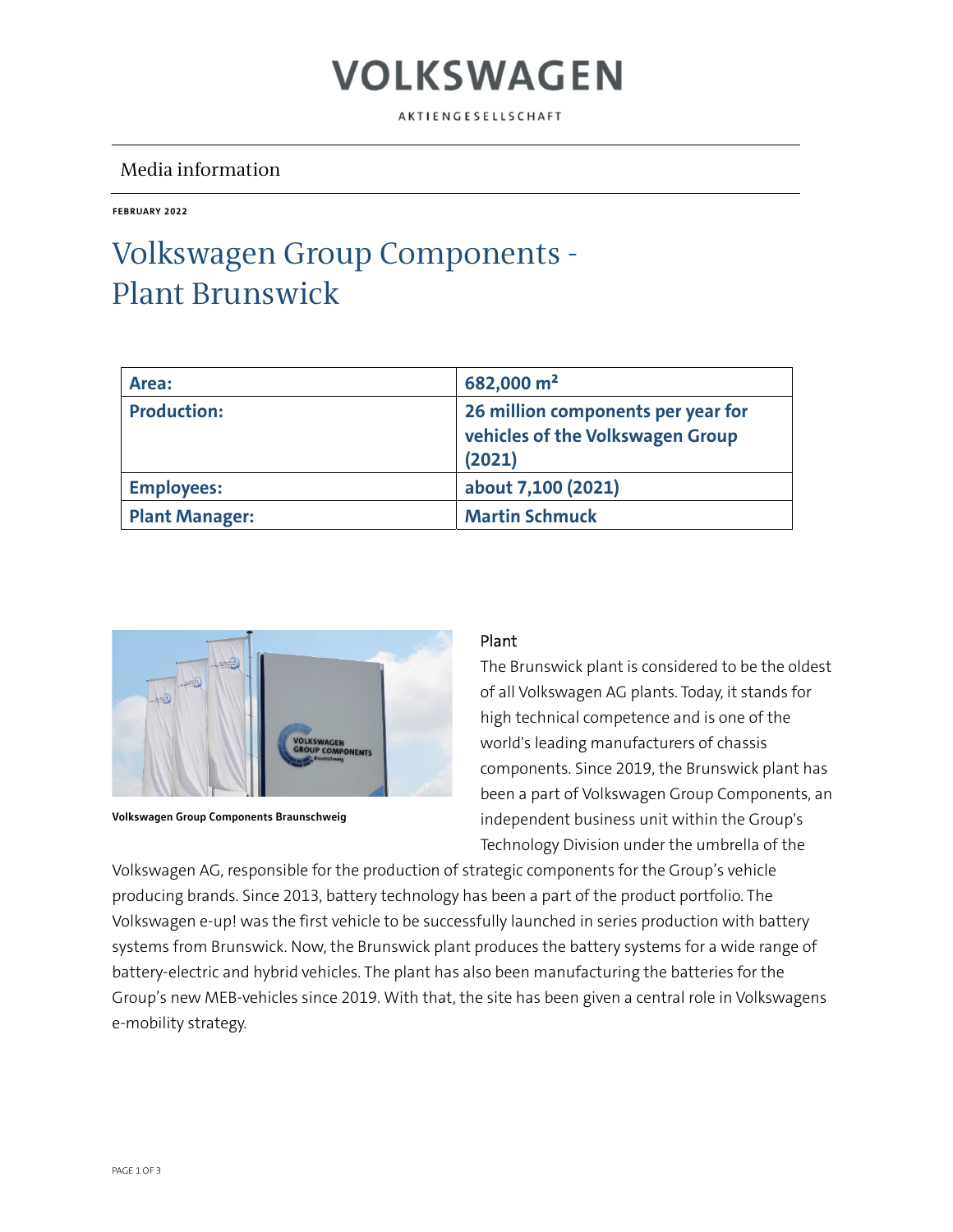# VOLKSWAGEN

AKTIENGESELLSCHAFT

 $\mathcal{L}_\mathcal{L} = \{ \mathcal{L}_\mathcal{L} = \{ \mathcal{L}_\mathcal{L} = \{ \mathcal{L}_\mathcal{L} = \{ \mathcal{L}_\mathcal{L} = \{ \mathcal{L}_\mathcal{L} = \{ \mathcal{L}_\mathcal{L} = \{ \mathcal{L}_\mathcal{L} = \{ \mathcal{L}_\mathcal{L} = \{ \mathcal{L}_\mathcal{L} = \{ \mathcal{L}_\mathcal{L} = \{ \mathcal{L}_\mathcal{L} = \{ \mathcal{L}_\mathcal{L} = \{ \mathcal{L}_\mathcal{L} = \{ \mathcal{L}_\mathcal{$ 

The total area of the Brunswick site covers around 682,000 square meters. In addition to three plants in Brunswick, further axle production plants in Isenbüttel, Hanover, Emden and Meerane as well as a logistics center in Harvesse belong to Volkswagen Group Components Brunswick.

#### Production

The component production includes front and rear axles, steering systems, and battery systems as well as machinery, equipment, tools, and molds. In 2021, 2.2 million axles, 8.9 million brake discs, 2.2 million steering units, and 233,616 battery systems were produced.

The site is systematically geared towards e-mobility. Among the customers are the vehicle-building plants of Volkswagen Passenger Cars, Audi, ŠKODA, SEAT, Volkswagen Commercial Vehicles as well as MAN, Scania, Lamborghini, and Bentley.

#### Management

Martin Schmuck is head of the Brunswick plant. He has been with the Volkswagen Group since 1996. Throughout his career, he has become familiar with the entire product development process. Starting in development at the Brunswick plant, he passed through further stations in planning, production and logistics. In his last position, he was leading the chassis component plant of Volkswagen Group Components in Wolfsburg.

#### Development and product engineering process

The Brunswick plant is also home to several development groups for products manufactured at the site. With that, the complete product development process is mapped in Brunswick via close interfaces between development, planning, and production.

Additionally, the Brunswick plant comprises of a tool-making unit which serves as a supplier of equipment, battery test beds, and tools and advances innovation subjects.

#### Environment

The Brunswick plant is taking ecological responsibility. Efficient use and protection of natural resources are the key approaches of environmental protection. An important goal is the reduction of the five key figures (energy, water, waste, CO<sub>2</sub>, and solvent emissions) by 45% per produced vehicle by 2025, starting from the base year 2010.